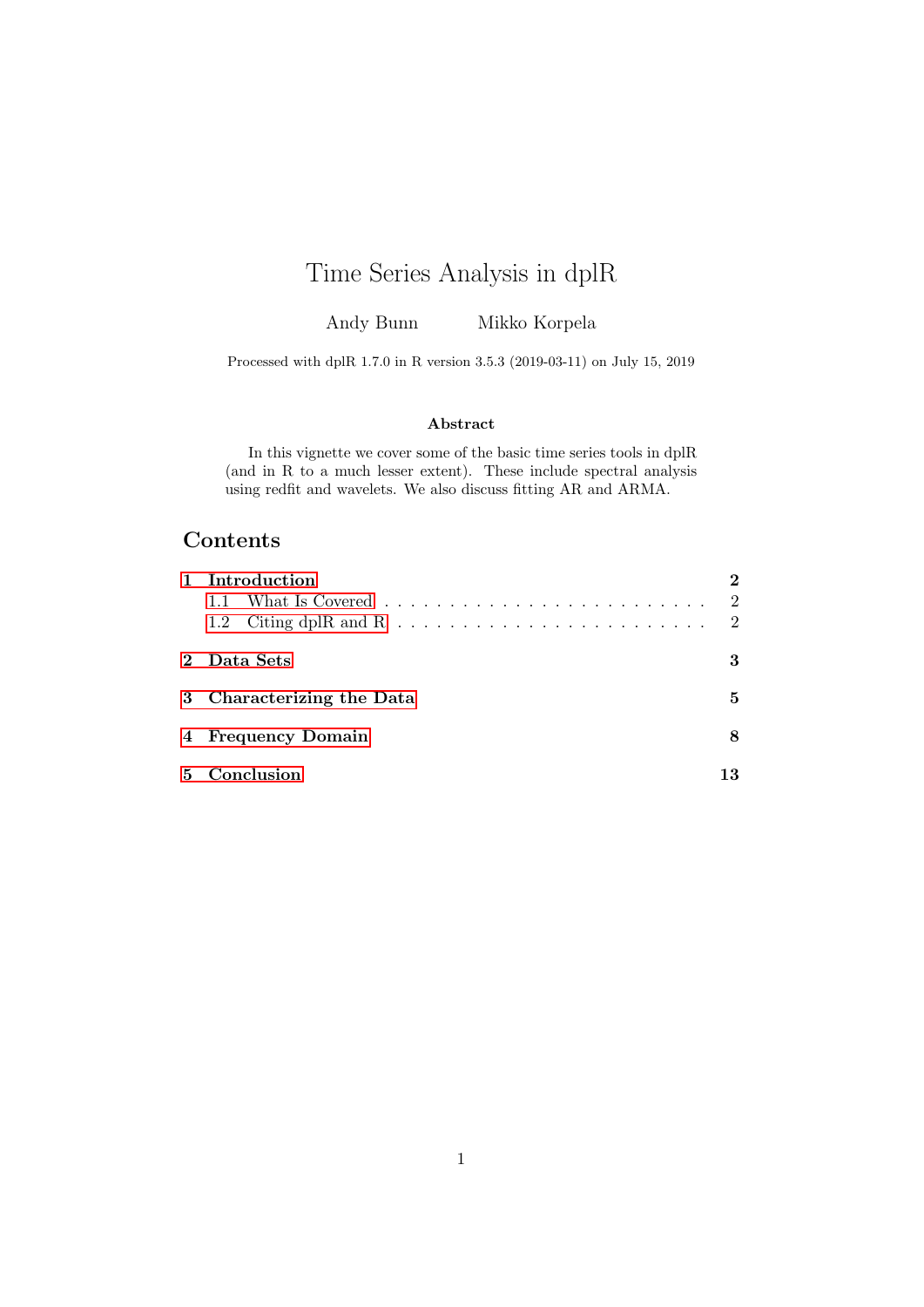#### <span id="page-1-0"></span>1 Introduction

#### <span id="page-1-1"></span>1.1 What Is Covered

The Dendrochronology Program Library in R (dplR) is a package for dendrochronologists to handle data processing and analysis. This document gives an introduction of some of the functions dealing with time series in dplR. This vignette does not purport to be any sort of authority on time series analysis at all! There are many wonderful R-centric books on time series analysis that can tell you about the theory and practice of working with temporal data. For heaven's sake, do not rely on this document!

#### <span id="page-1-2"></span>1.2 Citing dplR and R

The creation of dplR is an act of love. We enjoy writing this software and helping users. However, neither of us is among the idle rich. Alas. We have jobs and occasionally have to answer to our betters. There is a nifty citation function in R that gives you information on how to best cite R and, in many cases, its packages. We ask that you please cite dplR and R appropriately in your work. This way when our department chairs and deans accuse us of being dilettantes we can point to the use of dplR as a partial excuse.

```
> citation()
```
To cite R in publications use:

```
R Core Team (2019). R: A language and environment
for statistical computing. R Foundation for
Statistical Computing, Vienna, Austria. URL
https://www.R-project.org/.
```
A BibTeX entry for LaTeX users is

```
@Manual{,
 title = {R: A Language and Environment for Statistical Computing},
  author = \{R \text{ Core Team}\},\organization = {R Foundation for Statistical Computing},
 address = {Vienna, Austria},
 year = {2019},
 url = {https://www.R-project.org/},
}
```
We have invested a lot of time and effort in creating R, please cite it when using it for data analysis. See also 'citation("pkgname")' for citing R packages.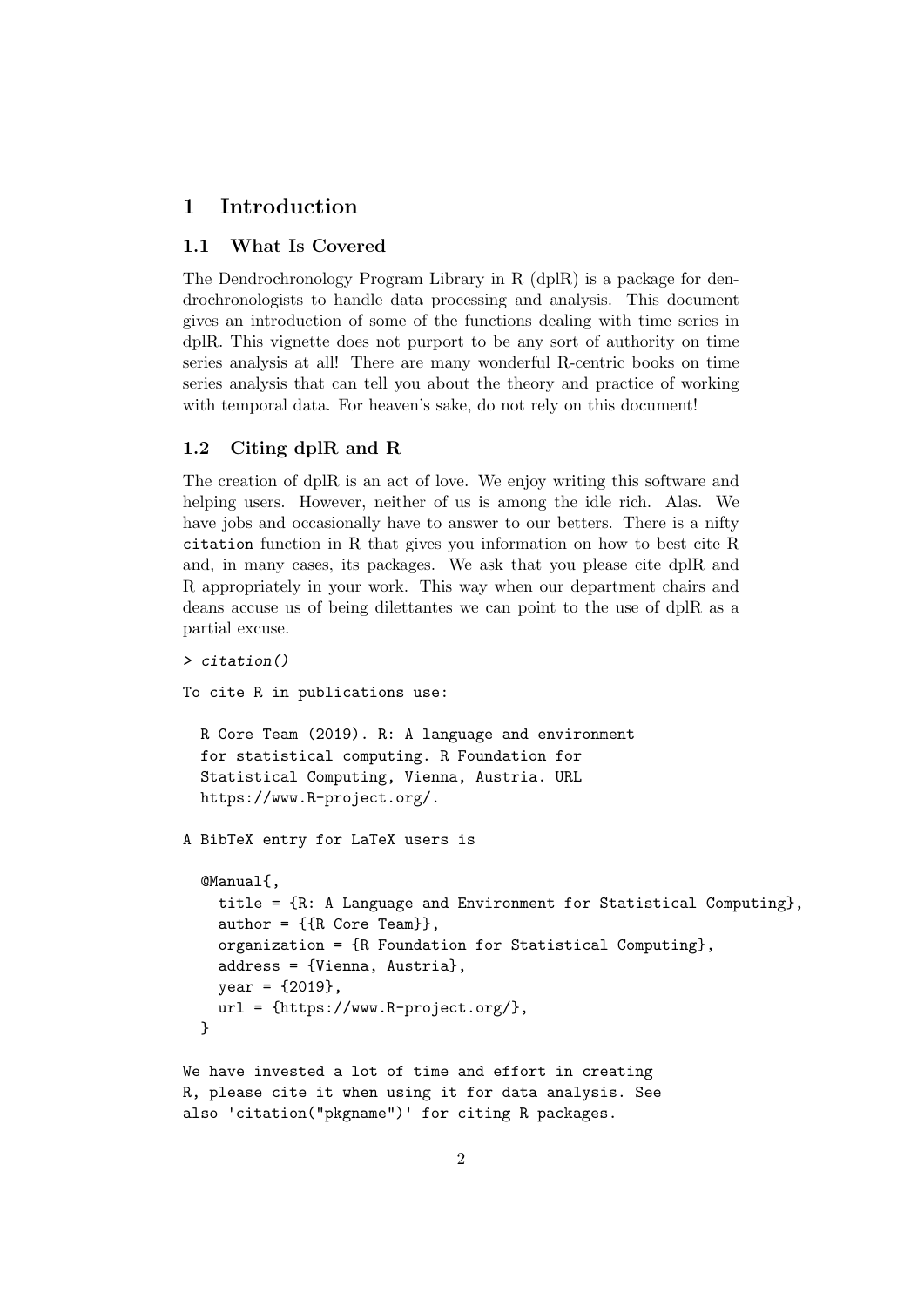```
> citation("dplR")
```

```
Bunn AG (2008). "A dendrochronology program library in
R (dplR)." _Dendrochronologia_, *26*(2), 115-124. ISSN
1125-7865, doi: 10.1016/j.dendro.2008.01.002 (URL:
http://doi.org/10.1016/j.dendro.2008.01.002).
```

```
Bunn AG (2010). "Statistical and visual crossdating in
R using the dplR library." _Dendrochronologia_,
*28*(4), 251-258. ISSN 1125-7865, doi:
10.1016/j.dendro.2009.12.001 (URL:
http://doi.org/10.1016/j.dendro.2009.12.001).
```

```
Andy Bunn, Mikko Korpela, Franco Biondi, Filipe
Campelo, Pierre Mérian, Fares Qeadan and Christian
Zang (2019). dplR: Dendrochronology Program Library
in R. R package version 1.7.0.
https://github.com/AndyBunn/dplR
```

```
To see these entries in BibTeX format, use
'print(<citation>, bibtex=TRUE)', 'toBibtex(.)', or
set 'options(citation.bibtex.max=999)'.
```
#### <span id="page-2-0"></span>2 Data Sets

Throughout this vignette we will use the onboard data set co021 which gives the raw ring widths for Douglas fir Pseudotsuga menziesii at Mesa Verde in Colorado, USA. There are 35 series spanning 788 years.

It is a beautifully sensitive series with long segment lengths, high standard deviation (relative to ring widths), large first-order autocorrelation, and a high mean interseries correlation ( $r \approx 0.84$ ). The data are plotted in Figure [1.](#page-3-0)

```
> library(dplR)
> data(co021)
> coO21.sum \leq summary(coO21)
> mean(co021.sum$year)
[1] 564.9143
> mean(co021.sum$stdev)
[1] 0.3231714
```

```
> mean(co021.sum$median)
```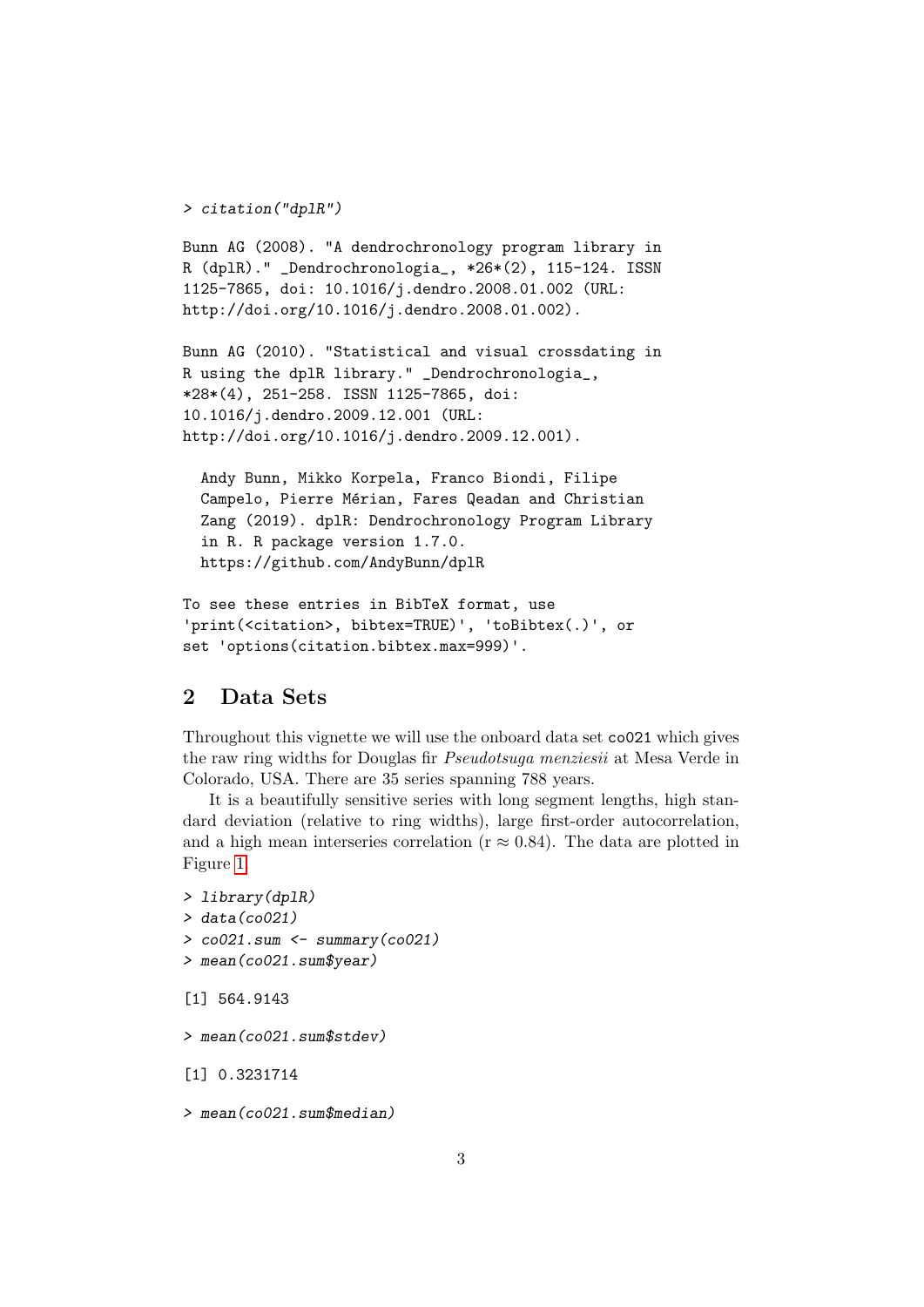[1] 0.3211429

> mean(co021.sum\$ar1)

[1] 0.6038

> mean(interseries.cor(co021)[, 1])

[1] 0.8477981

> plot(co021, plot.type="spag")



<span id="page-3-0"></span>Figure 1: A spaghetti plot of the Mesa Verde ring widths.

By the way, if this is all new to you – you should proceed immediately to a good primer on dendrochronology like [Fritts](#page-13-0) [\(2001\)](#page-13-0).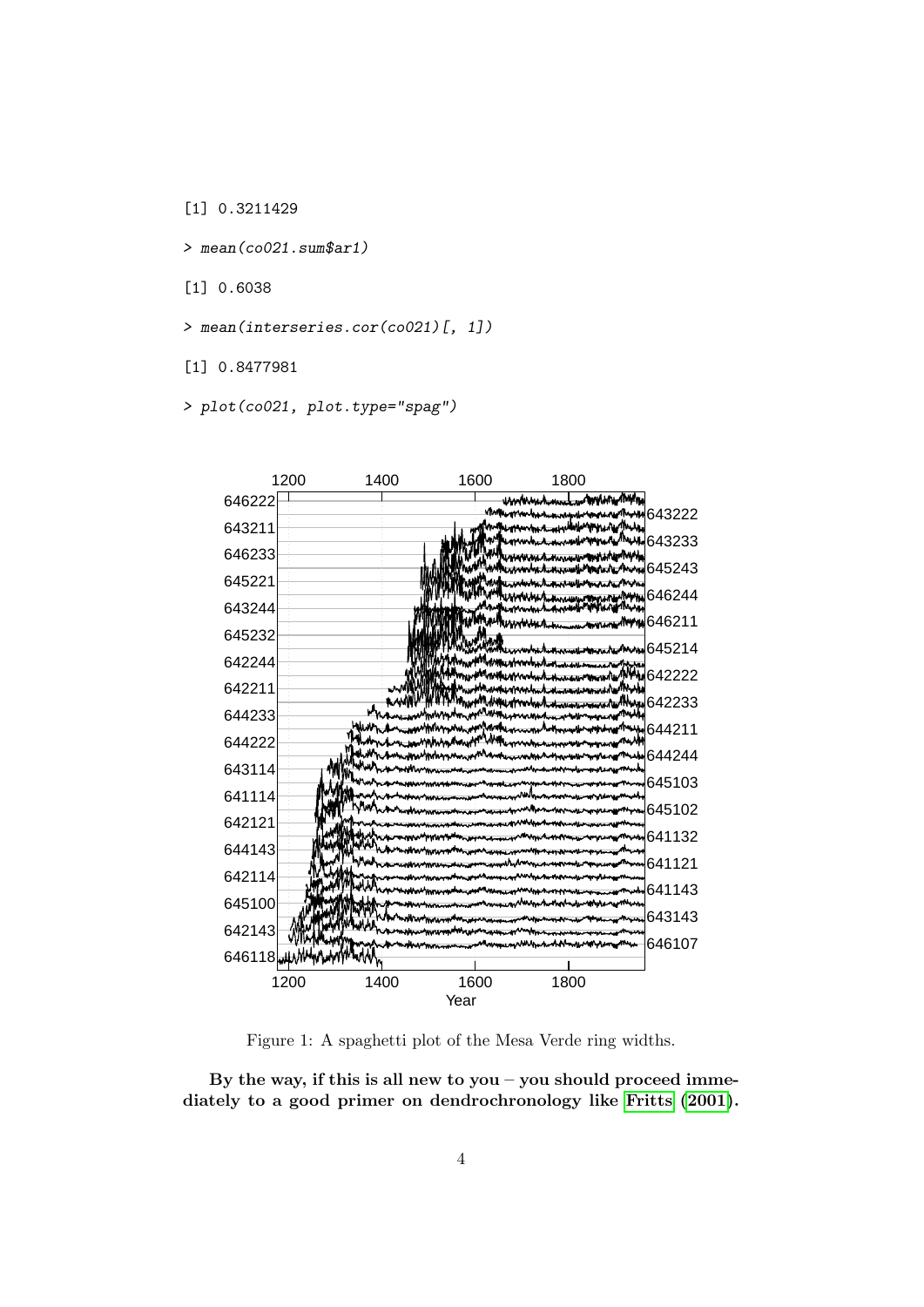This vignette is not intended to teach you about how to do treering analysis. It is intended to teach you how to use the package.

Let us make a mean-value chronology of the co021 data after detrending each series with a frequency response of 50% at a wavelength of 2/3 of each series's length. The chronology is plotted in Figure [2.](#page-4-1)

> co021.rwi <- detrend(co021, method="Spline")

> co021.crn <- chron(co021.rwi, prefix="MES")

> plot(co021.crn, add.spline=TRUE, nyrs=64)



<span id="page-4-1"></span>Figure 2: The Mesa Verde chronology.

### <span id="page-4-0"></span>3 Characterizing the Data

Let's start with a quick exploratory data analysis into the time-series process. The co021.crn object has two columns, the first giving the chronology and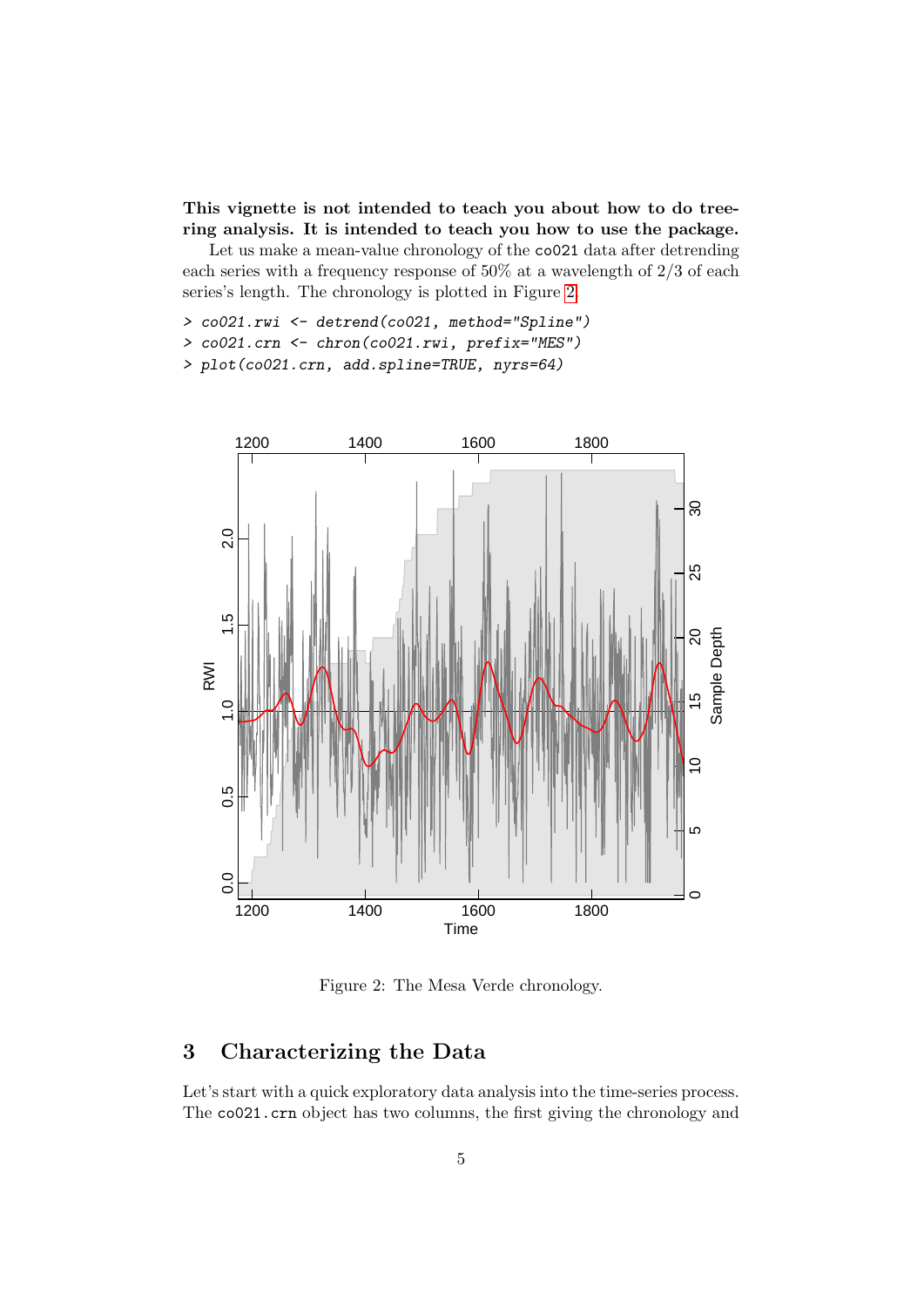the second the sample depth during that year. We will start our analysis on the chronology by looking at its autocorrelation structure using R's acf and pacf functions.

```
> dat <- co021.crn[, 1]
> op <- par(no.readonly = TRUE) # Save to reset on exit
> par(mfcol=c(1, 2))> acf(dat)
> pacf(dat)
> par(op)
```


<span id="page-5-0"></span>Figure 3: ACF and PACF plots of the Mesa Verde chronology.

The ACF function indicates significant autocorrelation out to a lag of about 10 years (which is not uncommon in tree-ring data) while the PACF plot suggests that the persistence after lag 4 is due to the propagation of the autocorrelation at earlier lags (Figure [3\)](#page-5-0). And one could very well argue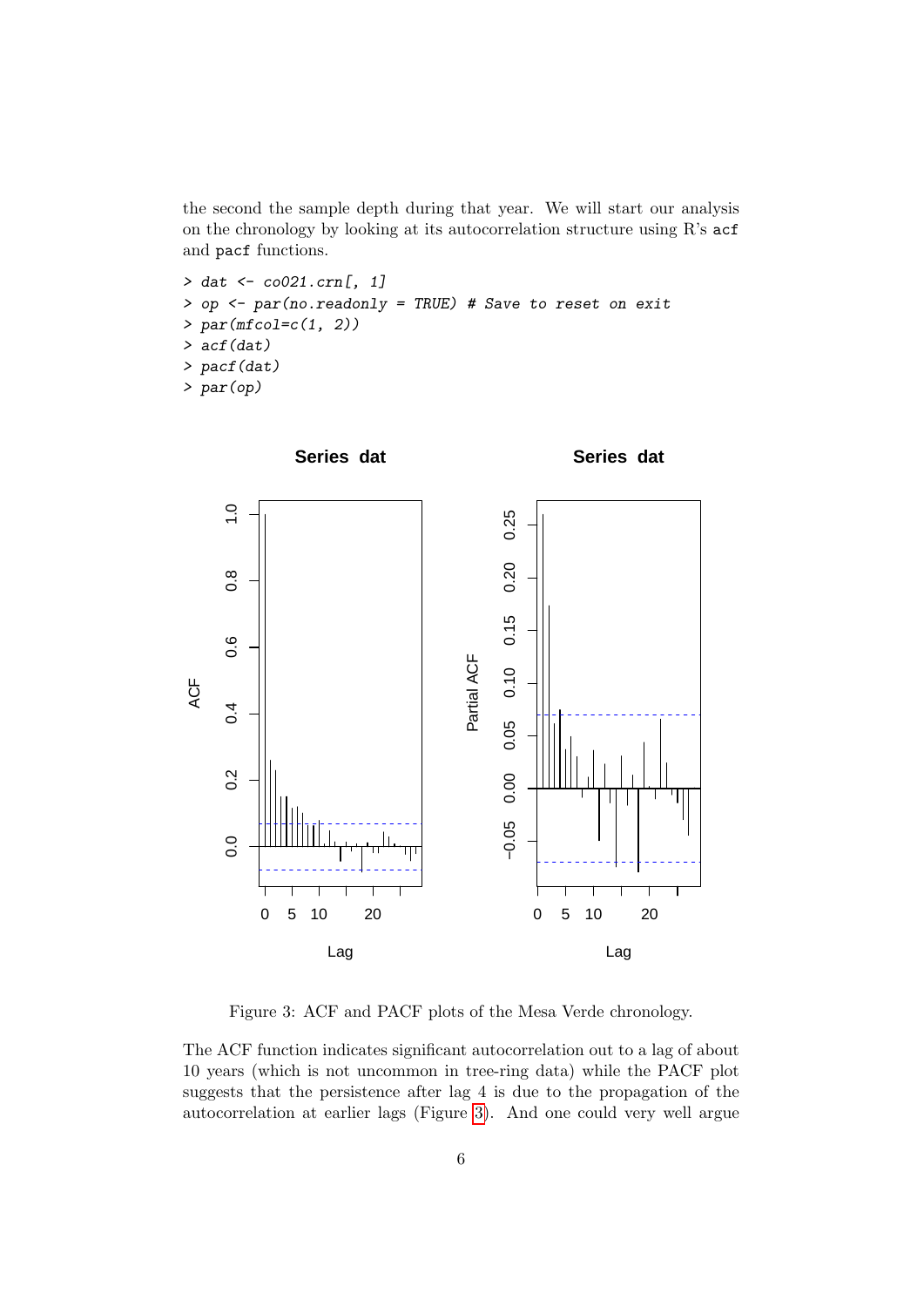that the best model here is an  $AR(2)$  model given the marginal significance of the PACF value at lags 3 and 4. After all, you can get three opinions by asking one statistician to look a time series. But we digress.

We now have the first bit of solid information about the time-series properties of these data, it looks like they fit an AR(4) model. But, R being R, there are many other ways to check this. The easiest way is to use the ar function which fits an autoregressive model and selects the order by AIC.

```
> dat.ar \leq ar(dat)
> dat.ar
Call:
ar(x = dat)Coefficients:
     1 2 3 4
0.1997 0.1484 0.0462 0.0748
Order selected 4 sigma<sup>2</sup> estimated as 0.1884
```
Indeed, ar produces an  $AR(4)$  model. We can do the same sort of analysis by automatically fitting an ARMA model using the auto.arima function in the package "forecast".

```
> if (require("forecast", character.only = TRUE) &&
+ packageVersion("forecast") >= "3.6") {
+ dat.arima <- auto.arima(dat, ic="bic")
+ summary(dat.arima)
+ head(residuals(dat.arima))
+ coef(dat.arima)
+ acf(residuals(dat.arima),plot=FALSE)
+ }
Series: dat
ARIMA(1,0,1) with non-zero mean
Coefficients:
        ar1 ma1 mean
     0.8272 -0.6339 0.9740
s.e. 0.0495 0.0684 0.0325
sigma^2 estimated as 0.1875: log likelihood=-457.13
AIC=922.25 AICc=922.3 BIC=940.93
Training set error measures:
```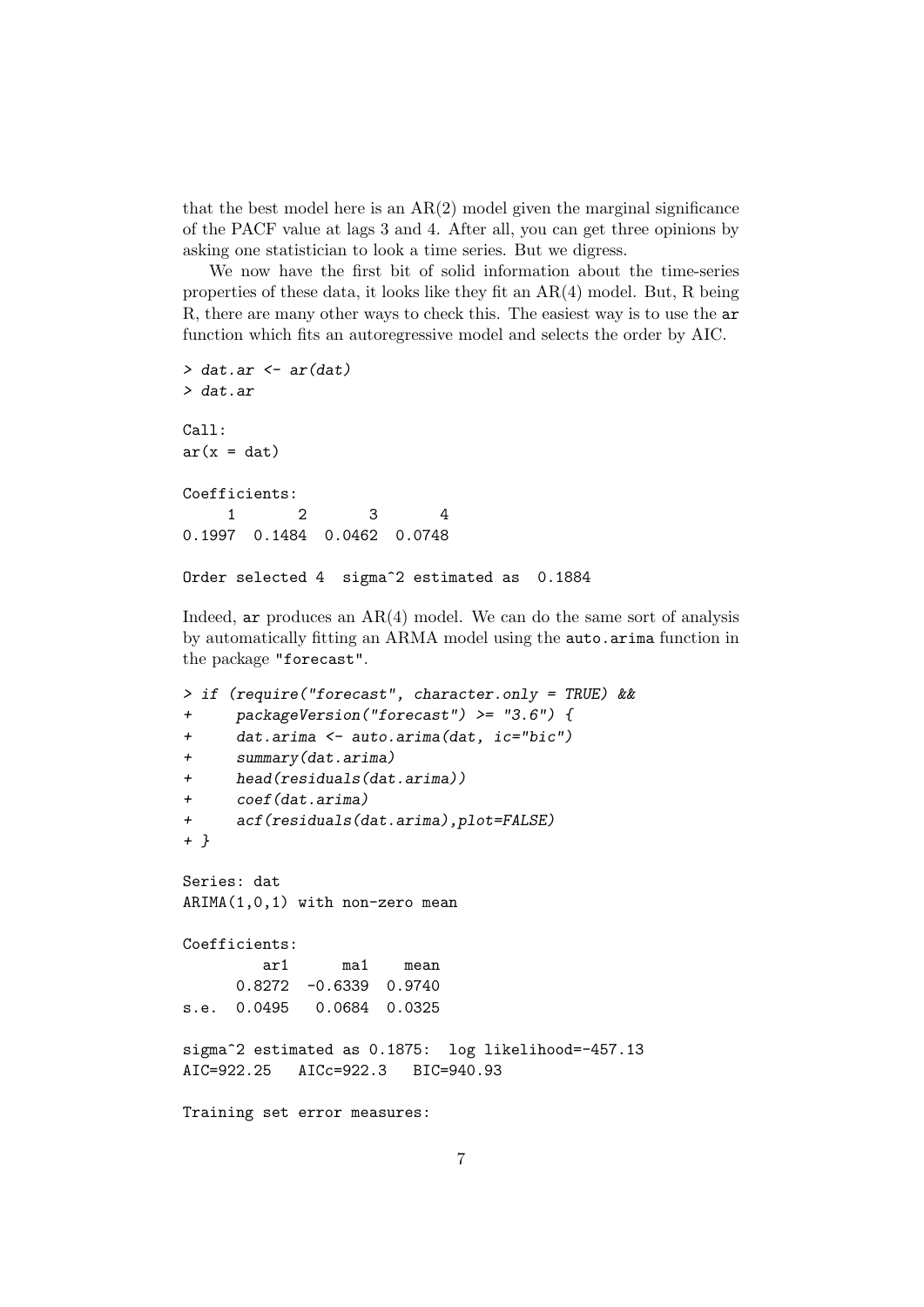ME RMSE MAE MPE Training set 7.679478e-05 0.4321663 0.3426744 -457.9301 MAPE MASE ACF1 Training set 481.3235 0.7941686 -0.0004114487 Autocorrelations of series 'residuals(dat.arima)', by lag 0 1 2 3 4 5 6 7 1.000 0.000 0.021 -0.037 0.005 -0.010 0.023 0.019 8 9 10 11 12 13 14 15 -0.011 0.006 0.044 -0.037 0.032 0.000 -0.068 0.019 16 17 18 19 20 21 22 23 -0.015 0.021 -0.094 0.028 -0.018 -0.024 0.058 0.036 24 25 26 27 28 0.013 0.013 -0.011 -0.030 0.010

Instead of an  $AR(4)$  model, auto.arima went for an  $ARMA(1,1)$  model – or an  $ARIMA(1,0,1)$ . The parsimony principle certainly likes a nice simple  $ARMA(1,1)$  model. Note that we could look at the residuals (just the first few), model coefficients, etc. quite easily. And indeed the residuals are quite clean as we would expect.

#### <span id="page-7-0"></span>4 Frequency Domain

There is, at times, an almost manic desire to better characterize the spectral aspects of a tree-ring series. In dplR, we've implemented two of the most common ways that dendrochronologists go about this and there are a host of other approaches in R that we won't get to in this vignette.

The redfit function in dplR is a port of Schulz's REDFIT (version 3.8e) program and estimates the red-noise spectra of a time series.

```
> redf.dat <- redfit(dat, nsim = 1000)
> par(tcl = 0.5, mar = rep(2.2, 4), mp = c(1.1, 0.1, 0))> plot(redf.dat[["freq"]], redf.dat[["gxxc"]],
       ylim = range(\text{redf.dat}[["cis99"]], \text{redf.dat}[["gxxc"]]),+ type = "n", ylab = "Spectrum (dB)", xlab = "Frequency (1/yr)",
+ axes = FALSE)
> grid()
> lines(redf.dat[["freq"]], redf.dat[["gxxc"]], col = "#1B9E77",lwd=2)
> lines(redf.dat[["freq"]], redf.dat[["ci99"]], col = "#D95F02")
> lines(redf.dat[["freq"]], redf.dat[["ci95"]], col = "#7570B3")
> lines(redf.dat[["freq"]], redf.dat[["ci90"]], col = "#E7298A")
> freqs <- pretty(redf.dat[["freq"]])
> pers <- round(1 / freqs, 2)
```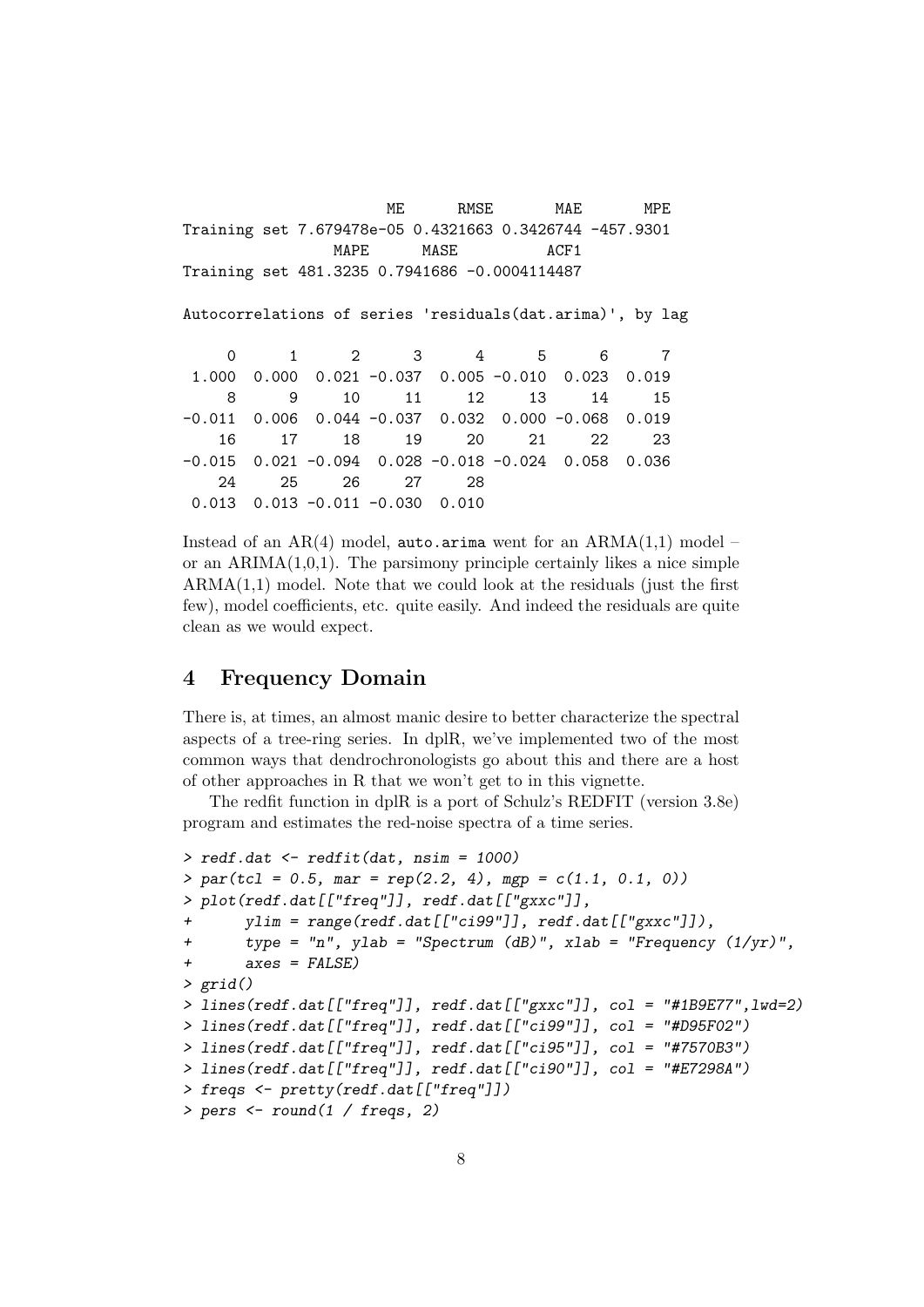```
> axis(1, at = freqs, labels = TRUE)
> axis(3, at = freqs, labels = pers)> mtext(text = "Period (yr)", side = 3, line = 1.1)
> axis(2); axis(4)
> legend("topright", c("dat", "CI99", "CI95", "CI90"), lwd = 2,
+ col = c("#1B9E77", "#D95F02", "#7570B3", "#E7298A"),
+ bg = "white")> box()
> par(op)
```


<span id="page-8-0"></span>Figure 4: Spectra of Mesa Verde chronology using redfit

Using the Mesa Verde chronology we see that there are frequencies in that time series that are significantly different from a red-noise assumption in the interannual  $\langle$  <3 years) and at low frequencies (multidecadal). These are plotted in Figure [4.](#page-8-0)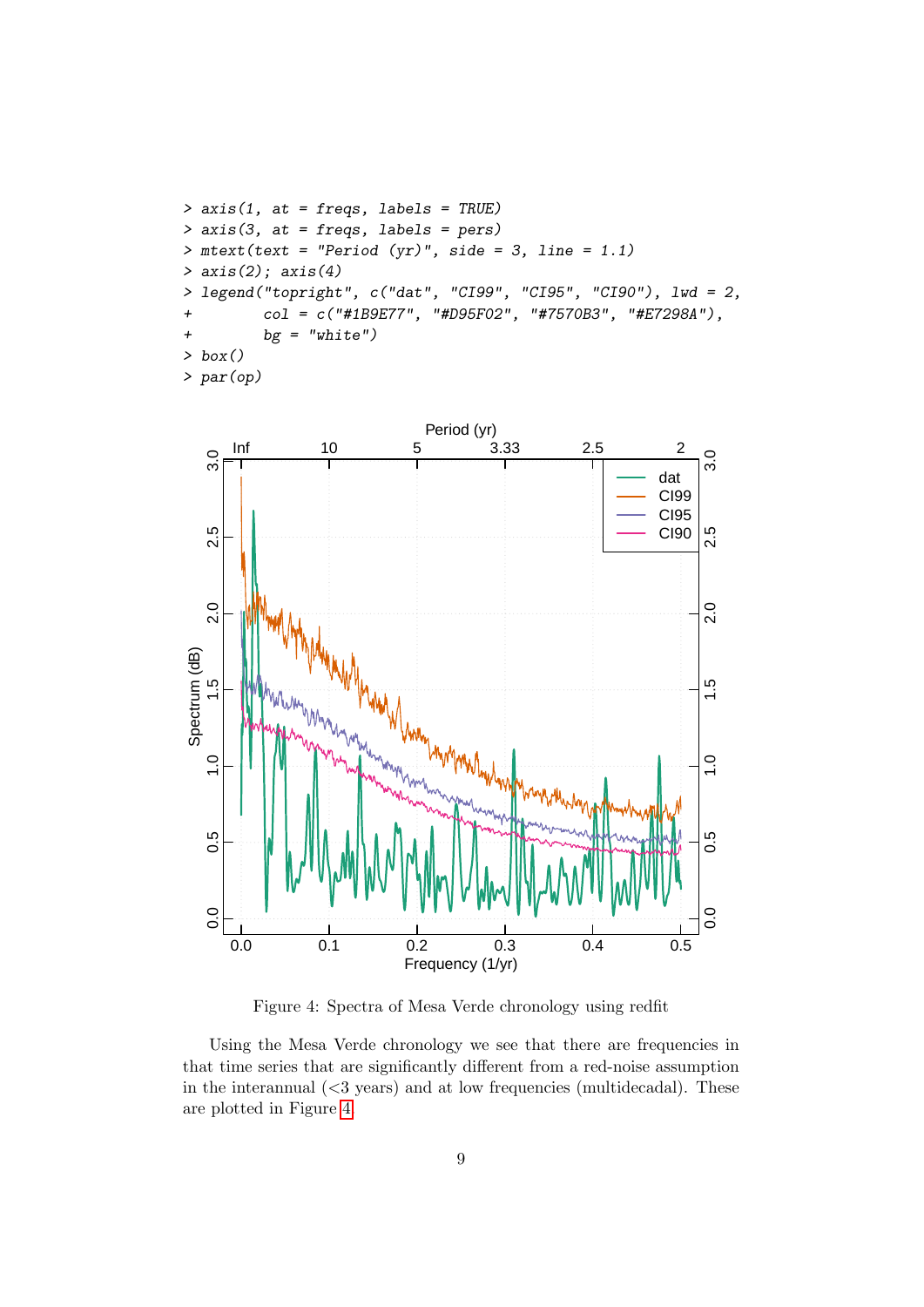Another popular way to visualize a tree-ring chronology in the frequency domain is through a continuous wavelet transform. In dplR, there is are functions for calculating the transform via wavelet and plotting the result via wavelet.plot.

```
> yrs <- time(co021.crn)
> out.wave <- morlet(y1 = dat, x1 = yrs, p2 = 8, dj = 0.1,
+ siglvl = 0.99)
> wavelet.plot(out.wave, useRaster=NA, reverse.y = TRUE)
```


<span id="page-9-0"></span>Figure 5: Continuous wavelet of the Mesa Verde chronology

The wavelet plot (Figure [5\)](#page-9-0) shows a similar story as the plot from redfit in Figure [4](#page-8-0) with significant variation at interannual to multidecadal scales.

A final common task we'll mention in this vignette is extracting specific frequency components from a time series to look at different aspects of say,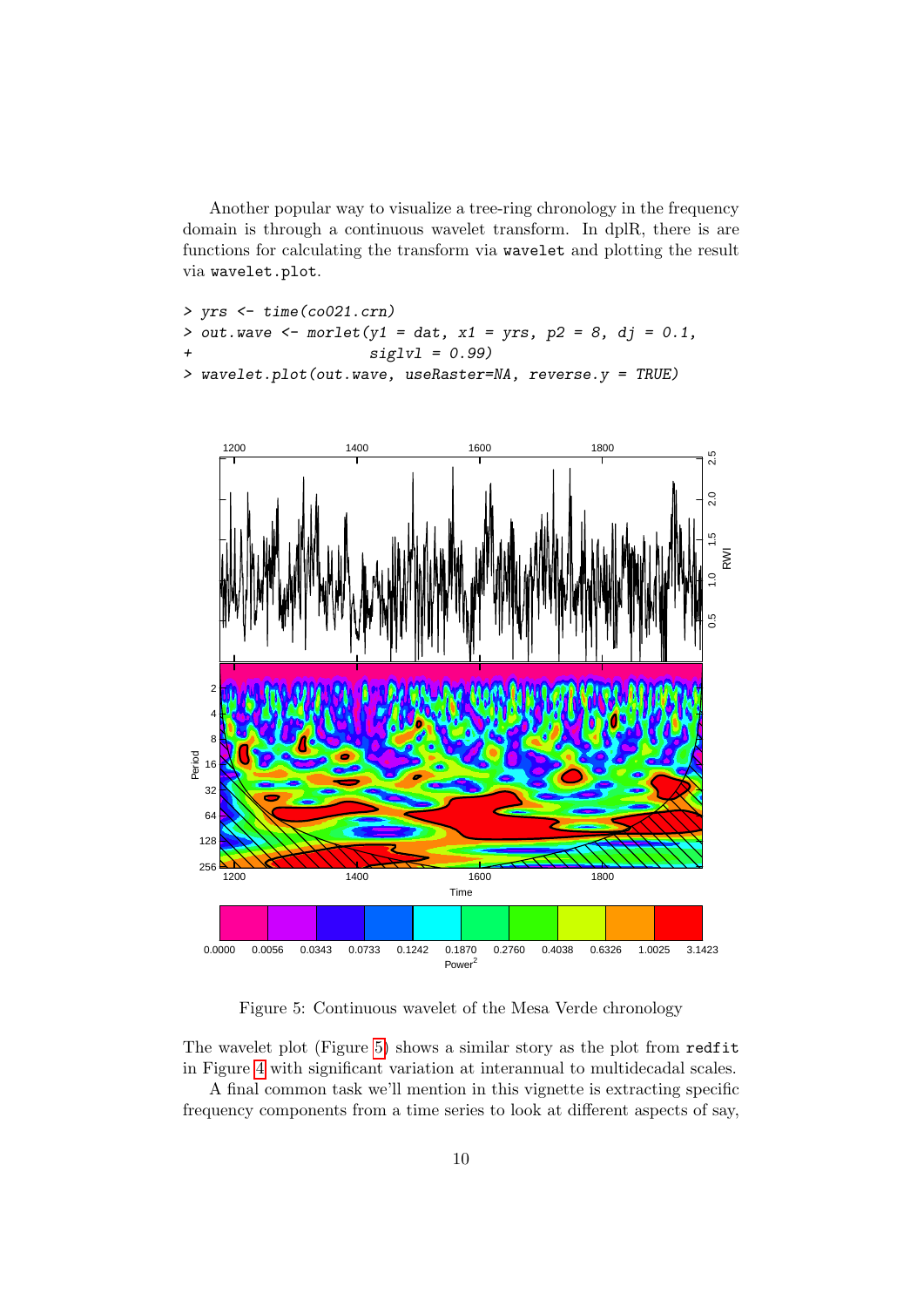high vs low frequency growth. One approach to doing this is to use wavelets again but here we will decompose a time series into its constituent voices using the mra function in the package "waveslim".

```
> if (require("waveslim", character.only = TRUE)) {
+ nYrs <- length(yrs)
+ nPwrs2 <- trunc(log(nYrs)/log(2)) - 1
+ dat.mra \leq mra(dat, wf = "la8", J = nPwrs2, method = "modwt",
+ boundary = "periodic")
+ YrsLabels <- paste(2^(1:nPwrs2),"yrs",sep="")
+
+ par(mar=c(3,2,2,2),mgp=c(1.25,0.25,0),tcl=0.5,
+ xaxs="i",yaxs="i")
+ plot(yrs,rep(1,nYrs),type="n", axes=FALSE, ylab="",xlab="",
+ ylim=c(-3,38))
+ title(main="Multiresolution decomposition of dat",line=0.75)
+ axis(side=1)
+ mtext("Years",side=1,line = 1.25)
+ Offset <- 0
+ dat.mra2 <- scale(as.data.frame(dat.mra))
+ for(i in nPwrs2:1){
+ # x <- scale(dat.mra[[i]]) + Offset
+ x \leftarrow dat.max[, i] + 0ffset
+ lines(yrs,x)
+ abline(h=Offset,lty="dashed")
+ mtext(names(dat.mra)[[i]],side=2,at=Offset,line = 0)
+ mtext(YrsLabels[i],side=4,at=Offset,line = 0)
+ Offset <- Offset+5
+ }
+ box()
+ par(op) #reset par
+ }
```
In Figure [6](#page-11-0) the Mesa Verde chronology is shown via an additive decomposition for each power of 2 from  $2<sup>1</sup>$  to  $2<sup>8</sup>$ . Note that each voice is scaled to itself by dividing by its standard deviation in order to present them on the same y-axis. If the scale function were to be removed (and we leave that as an exercise to the reader) the variations between voices would be greatly reduced. Note the similarity in Figures [5](#page-9-0) and [6](#page-11-0) for the variation in the 64-year band around the year 1600 and the lower frequency variation at 128 years around the year 1400.

The pioneering work of Ed [Cook](#page-13-1) – e.g. Cook *et al.* [\(1990\)](#page-13-1) – has left an enduring mark on nearly every aspect of quantitative dendrochronology. One such mark that we already alluded to above is the use of smoothing splines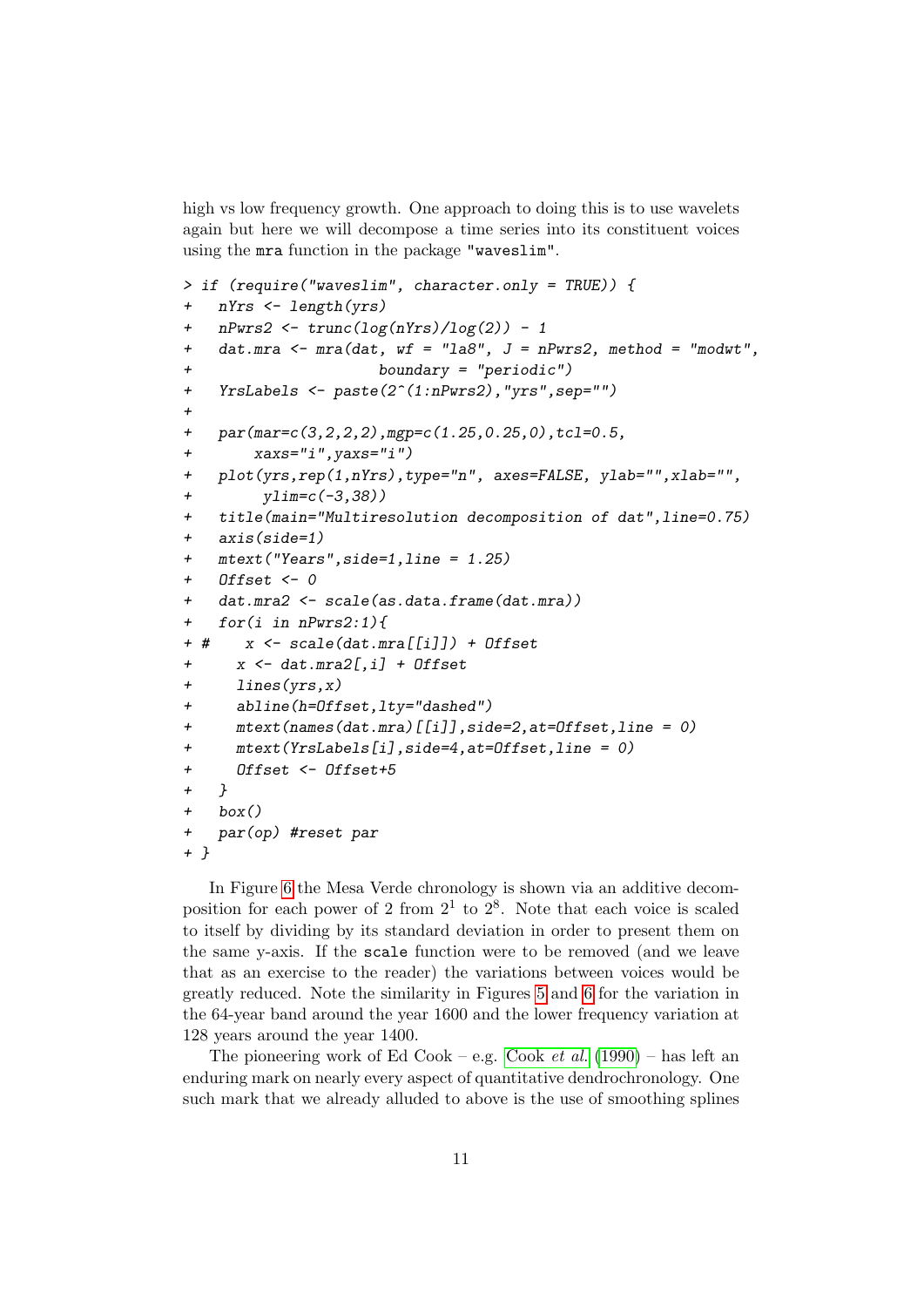

<span id="page-11-0"></span>Figure 6: Multiresolution analysis of the Mesa Verde chronology

to detrend and filter tree-ring data. So, we'll close with an example of how one can visualise an individual tree-ring series using splines (Figure [7\)](#page-12-1).

```
> par(mar=rep(2.5,4),mgp=c(1.2,0.25,0),tcl=0.5,
+ xaxs="i",yaxs="i")
> plot(yrs,dat,type="n",xlab="Year",ylab="RWI",axes=FALSE)
> grid(col="black",lwd=0.5)
> abline(h=1)
> lines(yrs,dat,col="grey",lwd=1)
> my.cols <- c("#A6611A","#DFC27D","#80CDC1","#018571")
> lines(yrs,ffcsaps(dat,nyrs=256),col=my.cols[1],lwd=3)
> lines(yrs,ffcsaps(dat,nyrs=128),col=my.cols[2],lwd=2)
> lines(yrs,ffcsaps(dat,nyrs=64),col=my.cols[3],lwd=2)
> lines(yrs,ffcsaps(dat,nyrs=32),col=my.cols[4],lwd=2)
```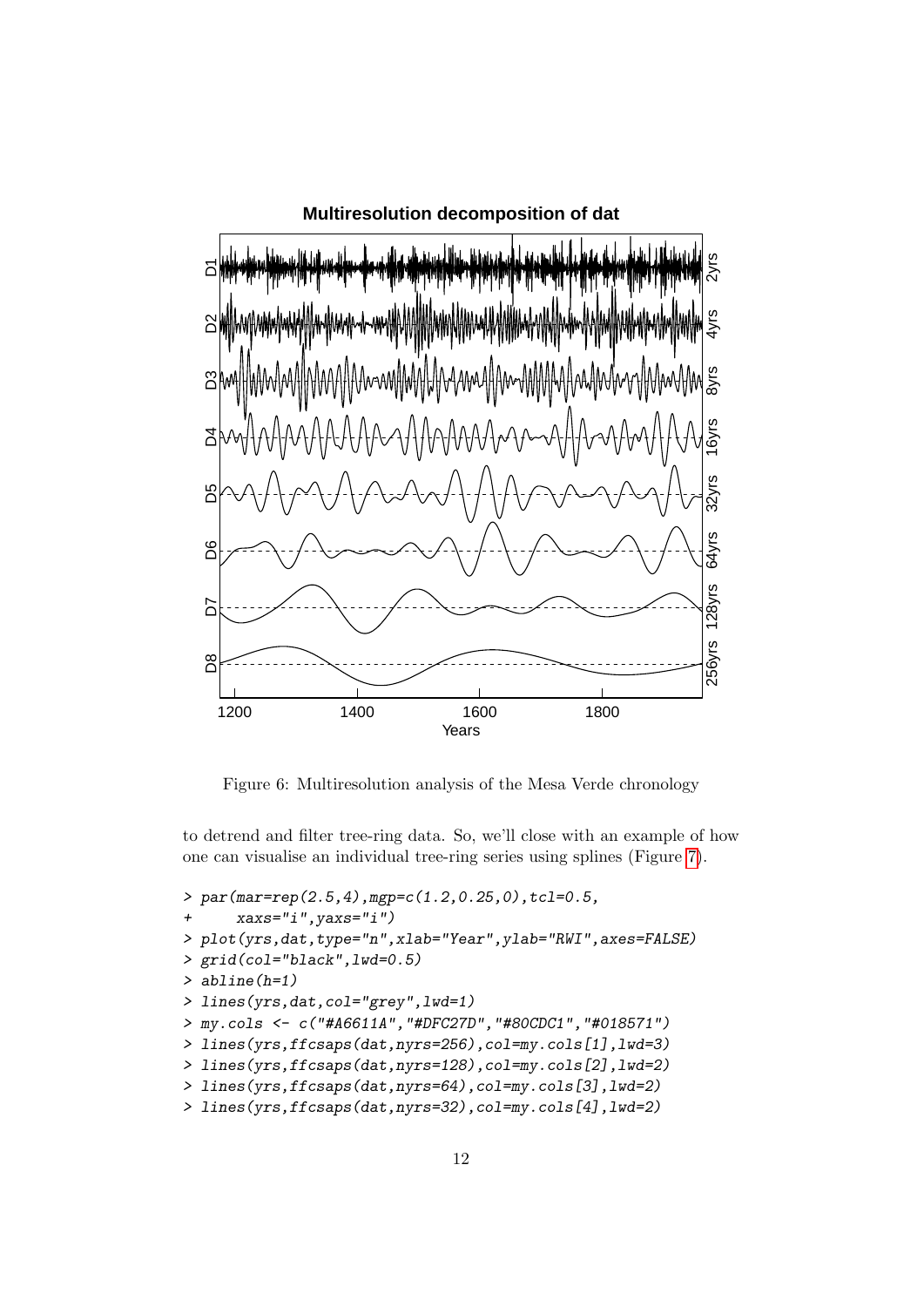```
> legend("topright", c("dat", "256yrs", "128yrs", "64yrs", "32yrs"),
+ lwd = 2, col = c("grey",my.cols),bg = "white")
> axis(1);axis(2);axis(3);axis(4)
> box()
> par(op)
```


<span id="page-12-1"></span>Figure 7: The Mesa Verde chronology plotted with a variety of splines

## <span id="page-12-0"></span>5 Conclusion

There are dozens of packages in R that to do time series analysis. Here, we've tried to give just a few examples of doing work with dplR while showing you how you might harness the awesome power of R.